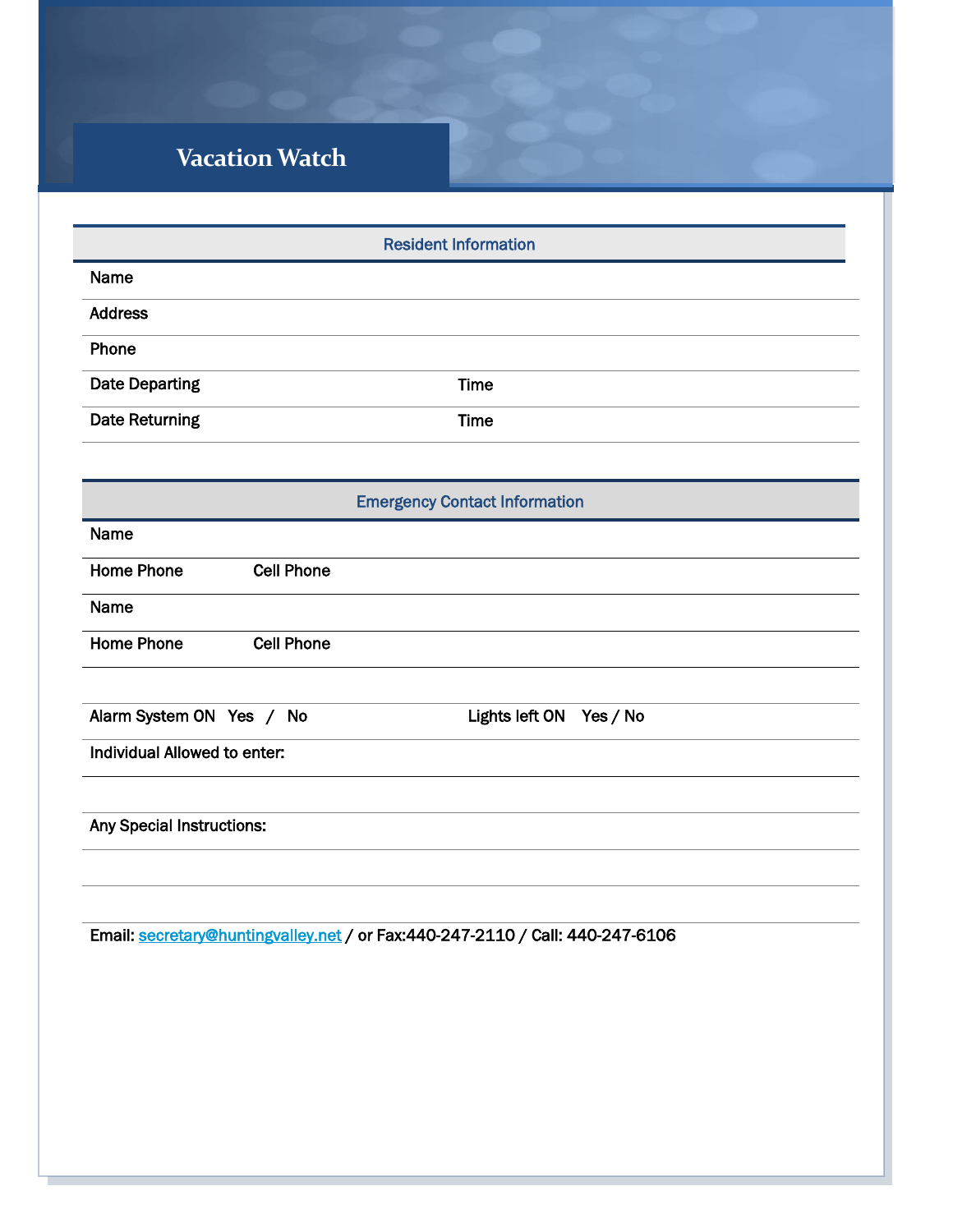## Dear Resident:

We at Village Hall hope that this letter finds you and your family safe and healthy. Given the current state of affairs with the COVID-19 Pandemic, we thought it would be prudent to communicate a safety update to our residents. There are three Hunting Valley PD safety initiatives that we would like to make you aware of, and we encourage your active participation in them.

The first is the HUNTING VALLEY RESIDENT FORM which will be securely stored at Village Hall to provide information to the Police in the event of an emergency call. It will include names, useful information for our officers as well as contact information in case no one is home. If you provide alarm codes and keys for our Lock Box, officers will be able to respond better in emergency situations.

The second program is the VIAL OF LIFE which is a plastic container to enclose basic medical information in the event of an emergency visit by police or EMS. It is recommended to store it in your freezer so the first responder can quickly gain important medical information with which to treat more effectively.

Lastly, the Village is utilizing our website to provide information on matters of importance to Village residents. We encourage our residents to visit the site to find up to date information on public health, regulatory and Village matters.

All of these programs are voluntary. We believe that your participation will provide valuable information to first responders, and that it will improve safety for all of our residents in an emergency.

We all hope to move on from the COVID-19 Pandemic soon, but as we do it is important that we acknowledge a huge debt of gratitude to our wonderful Police officers and the leadership team all of whom have put themselves in harms way for our benefit.

Sincerely,

Chaf Michael J. Cannon

Bruce V. Mavec **Michael J. Cannon** Mayor Chief of Police